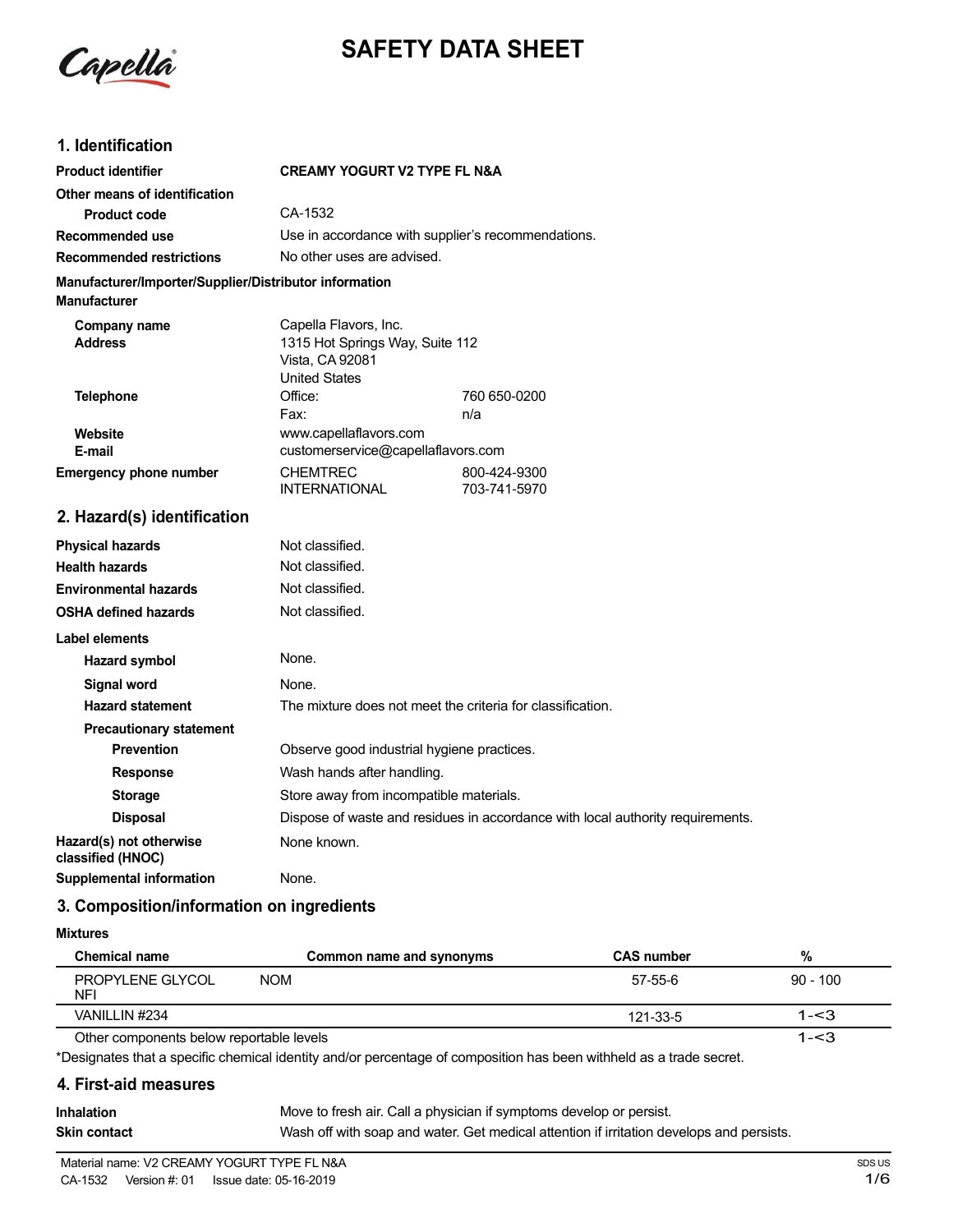| Eye contact                                                                  | Rinse with water. Get medical attention if irritation develops and persists.                                        |
|------------------------------------------------------------------------------|---------------------------------------------------------------------------------------------------------------------|
| Ingestion                                                                    | Rinse mouth. Get medical attention if symptoms occur.                                                               |
| <b>Most important</b><br>symptoms/effects, acute and<br>delayed              | Direct contact with eyes may cause temporary irritation.                                                            |
| Indication of immediate<br>medical attention and special<br>treatment needed | Treat symptomatically.                                                                                              |
| <b>General information</b>                                                   | Ensure that medical personnel are aware of the material(s) involved, and take precautions to<br>protect themselves. |
| 5. Fire-fighting measures                                                    |                                                                                                                     |
| Suitable extinguishing media                                                 | Alcohol resistant foam. Powder. Carbon dioxide (CO2).                                                               |
| Unsuitable extinguishing<br>media                                            | Do not use water jet as an extinguisher, as this will spread the fire.                                              |
| Specific hazards arising from<br>the chemical                                | During fire, gases hazardous to health may be formed.                                                               |
| Special protective equipment<br>and precautions for firefighters             | Self-contained breathing apparatus and full protective clothing must be worn in case of fire.                       |
| <b>Fire fighting</b><br>equipment/instructions                               | Move containers from fire area if you can do so without risk.                                                       |
| <b>Specific methods</b>                                                      | Use standard firefighting procedures and consider the hazards of other involved materials.                          |
| <b>General fire hazards</b>                                                  | No unusual fire or explosion hazards noted.                                                                         |

# **6. Accidental release measures**

| Personal precautions,<br>protective equipment and<br>emergency procedures | Keep unnecessary personnel away. For personal protection, see section 8 of the SDS.                                                                                                                                                               |
|---------------------------------------------------------------------------|---------------------------------------------------------------------------------------------------------------------------------------------------------------------------------------------------------------------------------------------------|
| Methods and materials for<br>containment and cleaning up                  | Use water spray to reduce vapors or divert vapor cloud drift.                                                                                                                                                                                     |
|                                                                           | Large Spills: Stop the flow of material, if this is without risk. Dike the spilled material, where this is<br>possible. Absorb in vermiculite, dry sand or earth and place into containers. Following product<br>recovery, flush area with water. |
|                                                                           | Small Spills: Wipe up with absorbent material (e.g. cloth, fleece). Clean surface thoroughly to<br>remove residual contamination.                                                                                                                 |
|                                                                           | Never return spills to original containers for re-use. For waste disposal, see section 13 of the SDS.                                                                                                                                             |
| <b>Environmental precautions</b>                                          | Avoid discharge into drains, water courses or onto the ground.                                                                                                                                                                                    |
| 7. Handling and storage                                                   |                                                                                                                                                                                                                                                   |
| <b>Precautions for safe handling</b>                                      | Avoid prolonged exposure. Observe good industrial hygiene practices.                                                                                                                                                                              |
|                                                                           |                                                                                                                                                                                                                                                   |

**Conditions for safe storage, including any incompatibilities** Store in tightly closed container. Store away from incompatible materials (see Section 10 of the SDS).

# **8. Exposure controls/personal protection**

# **Occupational exposure limits**

The following constituents are the only constituents of the product which have a PEL, TLV or other recommended exposure limit. At this time, the other constituents have no known exposure limits.

| <b>Components</b>                         | US. Workplace Environmental Exposure Level (WEEL) Guides<br>Type                                                                                                                                                                                                                                                                                                   | Value      | Form     |
|-------------------------------------------|--------------------------------------------------------------------------------------------------------------------------------------------------------------------------------------------------------------------------------------------------------------------------------------------------------------------------------------------------------------------|------------|----------|
|                                           |                                                                                                                                                                                                                                                                                                                                                                    |            |          |
| PROPYLENE GLYCOL<br>NOM NFI (CAS 57-55-6) | TWA                                                                                                                                                                                                                                                                                                                                                                | 10 $mq/m3$ | Aerosol. |
| VANILLIN #234 (CAS<br>121-33-5)           | <b>TWA</b>                                                                                                                                                                                                                                                                                                                                                         | 10 $mq/m3$ |          |
| <b>Biological limit values</b>            | No biological exposure limits noted for the ingredient(s).                                                                                                                                                                                                                                                                                                         |            |          |
| Appropriate engineering<br>controls       | Good general ventilation should be used. Ventilation rates should be matched to conditions. If<br>applicable, use process enclosures, local exhaust ventilation, or other engineering controls to<br>maintain airborne levels below recommended exposure limits. If exposure limits have not been<br>established, maintain airborne levels to an acceptable level. |            |          |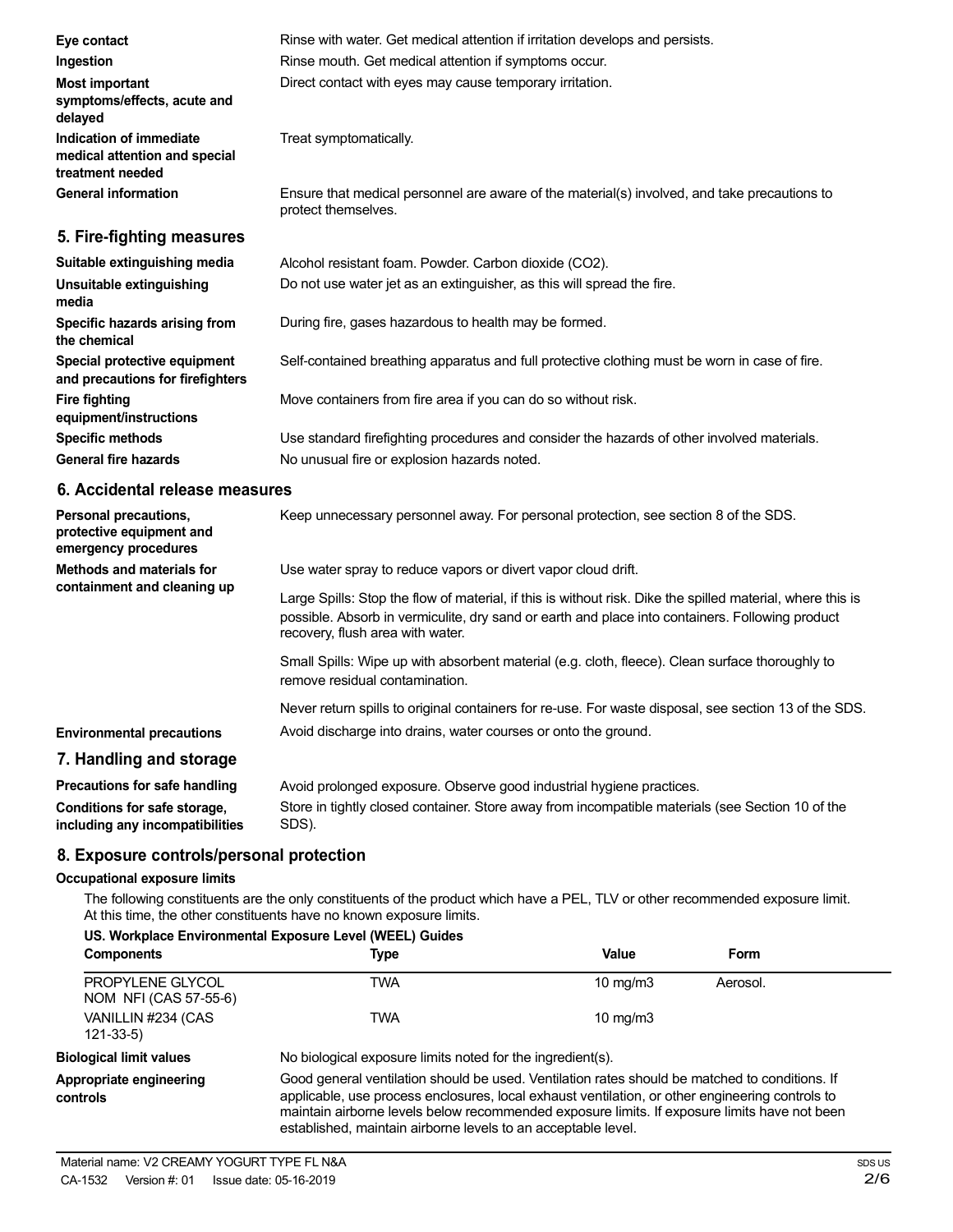# **Individual protection measures, such as personal protective equipment**

| Eye/face protection               | Wear safety glasses with side shields (or goggles).                                                                                                                                                                         |
|-----------------------------------|-----------------------------------------------------------------------------------------------------------------------------------------------------------------------------------------------------------------------------|
| <b>Skin protection</b>            |                                                                                                                                                                                                                             |
| <b>Hand protection</b>            | Wear appropriate chemical resistant gloves.                                                                                                                                                                                 |
| Other                             | Wear suitable protective clothing.                                                                                                                                                                                          |
| <b>Respiratory protection</b>     | In case of insufficient ventilation, wear suitable respiratory equipment.                                                                                                                                                   |
| <b>Thermal hazards</b>            | Wear appropriate thermal protective clothing, when necessary.                                                                                                                                                               |
| General hygiene<br>considerations | Always observe good personal hygiene measures, such as washing after handling the material<br>and before eating, drinking, and/or smoking. Routinely wash work clothing and protective<br>equipment to remove contaminants. |

# **9. Physical and chemical properties**

# **Appearance**

| <b>Physical state</b>                             | Liquid.                           |
|---------------------------------------------------|-----------------------------------|
| <b>Form</b>                                       | Liquid.                           |
| Color                                             | Not available.                    |
| Odor                                              | Not available.                    |
| <b>Odor threshold</b>                             | Not available.                    |
| рH                                                | Not available.                    |
| <b>Melting point/freezing point</b>               | -74.2 °F (-59 °C) estimated       |
| Initial boiling point and boiling<br>range        | 370.76 °F (188.2 °C) estimated    |
| <b>Flash point</b>                                | > 200.0 °F (> 93.3 °C) Closed Cup |
| <b>Evaporation rate</b>                           | Not available.                    |
| Flammability (solid, gas)                         | Not applicable.                   |
| Upper/lower flammability or explosive limits      |                                   |
| <b>Flammability limit - lower</b><br>(%)          | Not available.                    |
| <b>Flammability limit - upper</b><br>(%)          | Not available.                    |
| Explosive limit - lower (%)                       | Not available.                    |
| Explosive limit - upper (%)                       | Not available.                    |
| Vapor pressure                                    | 0.17 hPa estimated                |
| Vapor density                                     | Not available.                    |
| <b>Relative density</b>                           | Not available.                    |
| Solubility(ies)                                   |                                   |
| Solubility (water)                                | Not available.                    |
| <b>Partition coefficient</b><br>(n-octanol/water) | Not available.                    |
| <b>Auto-ignition temperature</b>                  | 700 °F (371.11 °C) estimated      |
| <b>Decomposition temperature</b>                  | Not available.                    |
| <b>Viscosity</b>                                  | Not available.                    |
| <b>Other information</b>                          |                                   |
| <b>Explosive properties</b>                       | Not explosive.                    |
| <b>Flammability class</b>                         | Combustible IIIB estimated        |
| <b>Oxidizing properties</b>                       | Not oxidizing.                    |
| <b>Refractive index</b>                           | 1.4176 - 1.4476                   |
| <b>Specific gravity</b>                           | $1.02 - 1.05$                     |
| 10. Stability and reactivity                      |                                   |

**Reactivity Chemical stability** The product is stable and non-reactive under normal conditions of use, storage and transport. Material is stable under normal conditions.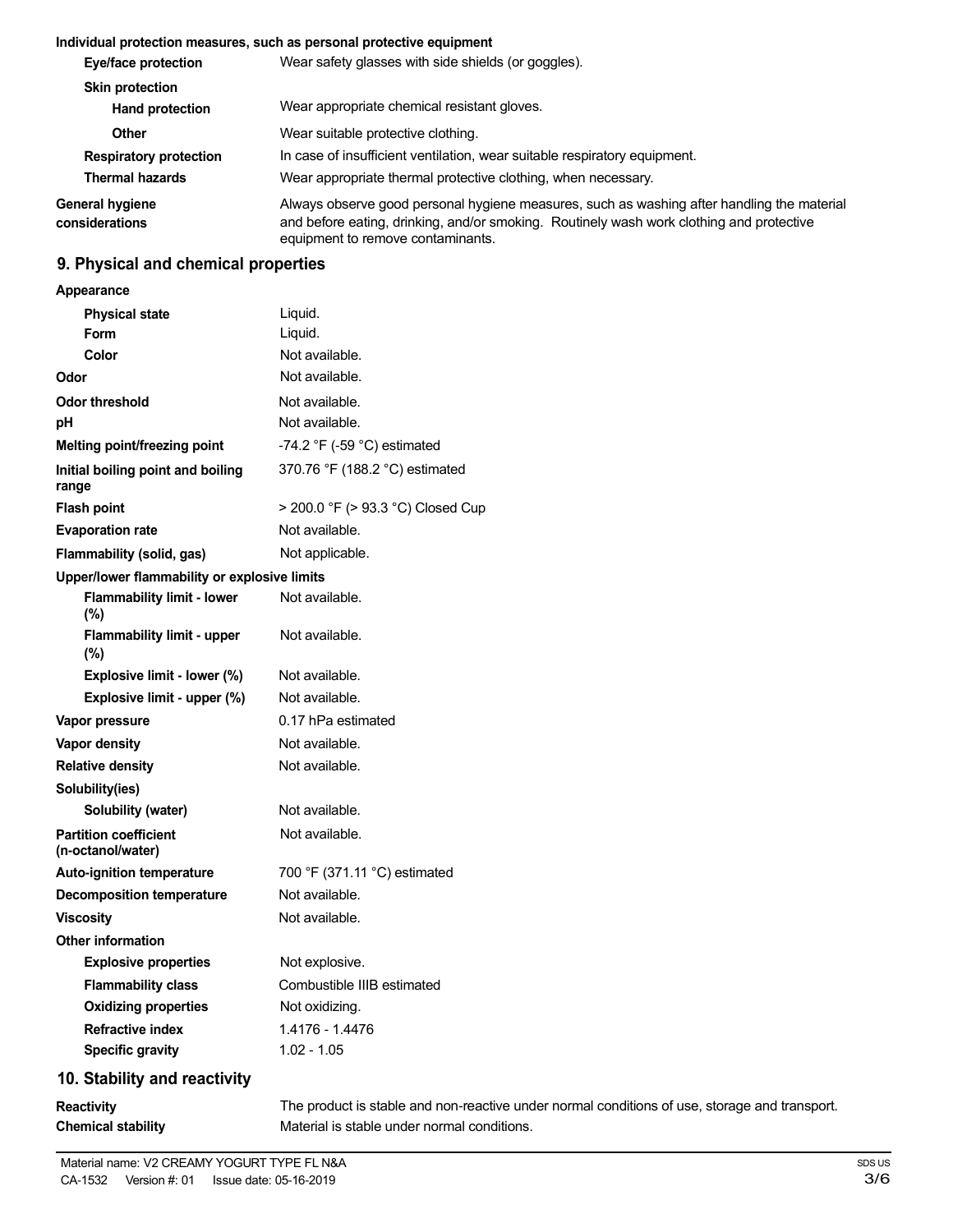| Possibility of hazardous<br>reactions                                                  | No dangerous reaction known under conditions of normal use.                                                                                                                                           |  |
|----------------------------------------------------------------------------------------|-------------------------------------------------------------------------------------------------------------------------------------------------------------------------------------------------------|--|
| <b>Conditions to avoid</b>                                                             | Keep away from heat, hot surfaces, sparks, open flames and other ignition sources. Avoid<br>temperatures exceeding the flash point. Contact with incompatible materials.                              |  |
| Incompatible materials                                                                 | Strong oxidizing agents.                                                                                                                                                                              |  |
| <b>Hazardous decomposition</b><br>products                                             | No hazardous decomposition products are known.                                                                                                                                                        |  |
| 11. Toxicological information                                                          |                                                                                                                                                                                                       |  |
| Information on likely routes of exposure                                               |                                                                                                                                                                                                       |  |
| <b>Inhalation</b>                                                                      | Prolonged inhalation may be harmful.                                                                                                                                                                  |  |
| <b>Skin contact</b>                                                                    | No adverse effects due to skin contact are expected.                                                                                                                                                  |  |
| Eye contact                                                                            | Direct contact with eyes may cause temporary irritation.                                                                                                                                              |  |
| Ingestion                                                                              | Expected to be a low ingestion hazard.                                                                                                                                                                |  |
| Symptoms related to the<br>physical, chemical and<br>toxicological characteristics     | Direct contact with eyes may cause temporary irritation.                                                                                                                                              |  |
| Information on toxicological effects                                                   |                                                                                                                                                                                                       |  |
| <b>Acute toxicity</b>                                                                  | Not available.                                                                                                                                                                                        |  |
| <b>Skin corrosion/irritation</b>                                                       | Prolonged skin contact may cause temporary irritation.                                                                                                                                                |  |
| Serious eye damage/eye<br>irritation                                                   | Direct contact with eyes may cause temporary irritation.                                                                                                                                              |  |
| Respiratory or skin sensitization                                                      |                                                                                                                                                                                                       |  |
| <b>Respiratory sensitization</b>                                                       | Not a respiratory sensitizer.                                                                                                                                                                         |  |
| <b>Skin sensitization</b>                                                              | This product is not expected to cause skin sensitization.                                                                                                                                             |  |
| Germ cell mutagenicity                                                                 | No data available to indicate product or any components present at greater than 0.1% are<br>mutagenic or genotoxic.                                                                                   |  |
| Carcinogenicity                                                                        | Not classifiable as to carcinogenicity to humans.                                                                                                                                                     |  |
| IARC Monographs. Overall Evaluation of Carcinogenicity                                 |                                                                                                                                                                                                       |  |
| Not listed.<br>Not regulated.<br>Not listed.                                           | OSHA Specifically Regulated Substances (29 CFR 1910.1001-1052)<br>US. National Toxicology Program (NTP) Report on Carcinogens                                                                         |  |
| <b>Reproductive toxicity</b>                                                           | This product is not expected to cause reproductive or developmental effects.                                                                                                                          |  |
| Specific target organ toxicity -<br>single exposure                                    | Not classified.                                                                                                                                                                                       |  |
| Specific target organ toxicity -<br>repeated exposure                                  | Not classified.                                                                                                                                                                                       |  |
| <b>Aspiration hazard</b>                                                               | Not an aspiration hazard.                                                                                                                                                                             |  |
| <b>Chronic effects</b>                                                                 | Prolonged inhalation may be harmful.                                                                                                                                                                  |  |
| 12. Ecological information                                                             |                                                                                                                                                                                                       |  |
| <b>Ecotoxicity</b>                                                                     | The product is not classified as environmentally hazardous. However, this does not exclude the<br>possibility that large or frequent spills can have a harmful or damaging effect on the environment. |  |
| Persistence and degradability                                                          | No data is available on the degradability of any ingredients in the mixture.                                                                                                                          |  |
| <b>Bioaccumulative potential</b>                                                       |                                                                                                                                                                                                       |  |
| Partition coefficient n-octanol / water (log Kow)<br>PROPYLENE GLYCOL<br>VANILLIN #234 | <b>NOM NFI</b><br>$-0.92$<br>1.37                                                                                                                                                                     |  |
| <b>Mobility in soil</b>                                                                | No data available.                                                                                                                                                                                    |  |
| Other adverse effects                                                                  | No other adverse environmental effects (e.g. ozone depletion, photochemical ozone creation<br>potential, endocrine disruption, global warming potential) are expected from this component.            |  |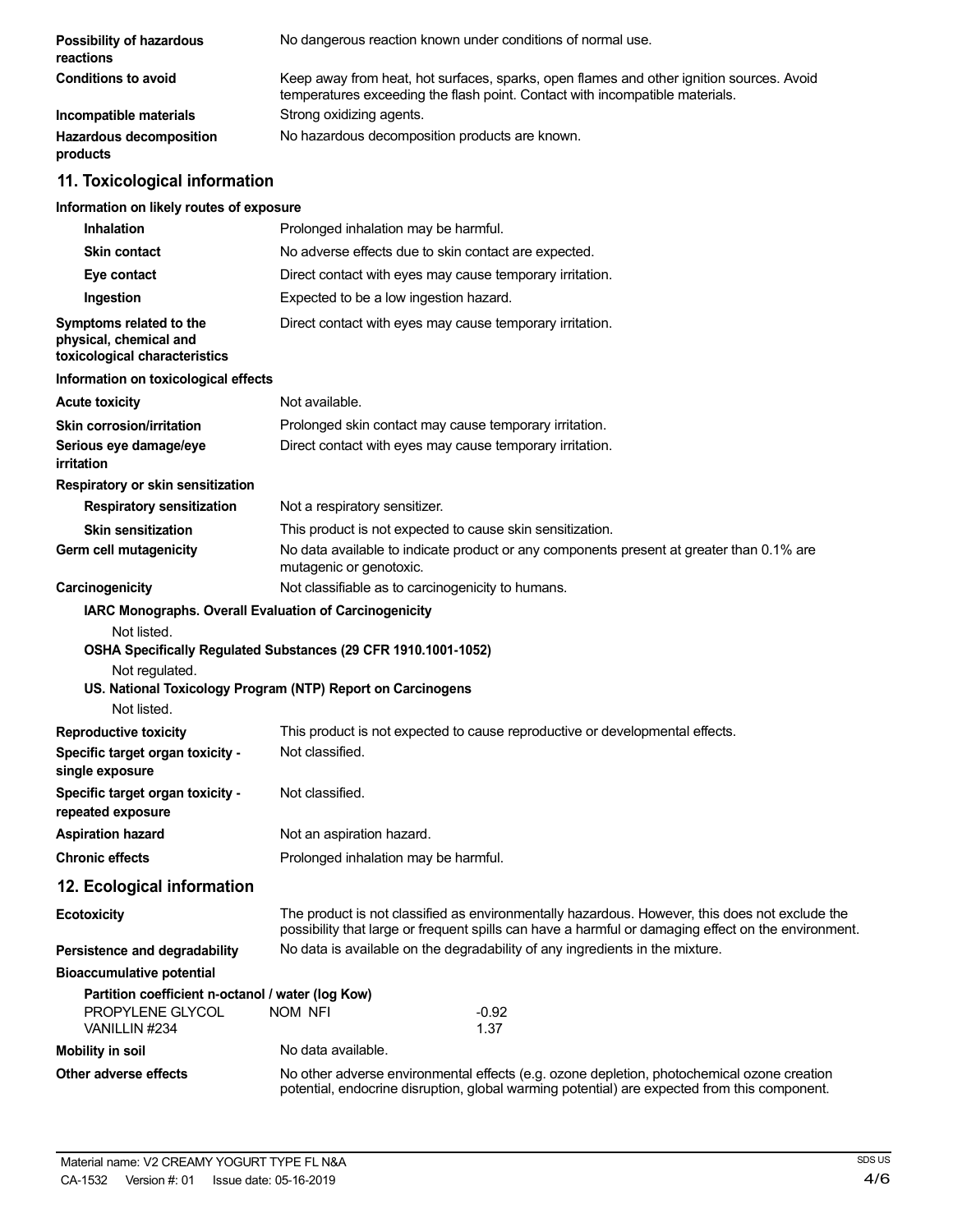| 13. Disposal considerations                                                    |                                                                                                                                                                                                                        |
|--------------------------------------------------------------------------------|------------------------------------------------------------------------------------------------------------------------------------------------------------------------------------------------------------------------|
| <b>Disposal instructions</b>                                                   | Collect and reclaim or dispose in sealed containers at licensed waste disposal site.                                                                                                                                   |
| Local disposal regulations                                                     | Dispose in accordance with all applicable regulations.                                                                                                                                                                 |
| Hazardous waste code                                                           | The waste code should be assigned in discussion between the user, the producer and the waste<br>disposal company.                                                                                                      |
| Waste from residues / unused<br>products                                       | Dispose of in accordance with local regulations. Empty containers or liners may retain some<br>product residues. This material and its container must be disposed of in a safe manner (see:<br>Disposal instructions). |
| <b>Contaminated packaging</b>                                                  | Since emptied containers may retain product residue, follow label warnings even after container is<br>emptied. Empty containers should be taken to an approved waste handling site for recycling or<br>disposal.       |
| 14. Transport information                                                      |                                                                                                                                                                                                                        |
| <b>DOT</b>                                                                     |                                                                                                                                                                                                                        |
| Not regulated as dangerous goods.                                              |                                                                                                                                                                                                                        |
| <b>IATA</b>                                                                    |                                                                                                                                                                                                                        |
| Not regulated as dangerous goods.                                              |                                                                                                                                                                                                                        |
| <b>IMDG</b>                                                                    |                                                                                                                                                                                                                        |
| Not regulated as dangerous goods.                                              |                                                                                                                                                                                                                        |
| Transport in bulk according to<br>Annex II of MARPOL 73/78 and<br>the IBC Code | Not established.                                                                                                                                                                                                       |
| 15. Regulatory information                                                     |                                                                                                                                                                                                                        |
| <b>US federal regulations</b>                                                  | This product is not known to be a "Hazardous Chemical" as defined by the OSHA Hazard<br>Communication Standard, 29 CFR 1910.1200.                                                                                      |
| <b>Toxic Substances Control Act (TSCA)</b>                                     |                                                                                                                                                                                                                        |
|                                                                                | TSCA Section 12(b) Export Notification (40 CFR 707, Subpt. D)                                                                                                                                                          |
| Not regulated.                                                                 |                                                                                                                                                                                                                        |
| <b>CERCLA Hazardous Substance List (40 CFR 302.4)</b>                          |                                                                                                                                                                                                                        |
| Not listed.                                                                    |                                                                                                                                                                                                                        |
| SARA 304 Emergency release notification                                        |                                                                                                                                                                                                                        |
| Not regulated.                                                                 |                                                                                                                                                                                                                        |
|                                                                                | OSHA Specifically Regulated Substances (29 CFR 1910.1001-1052)                                                                                                                                                         |

Not regulated.

#### **Superfund Amendments and Reauthorization Act of 1986 (SARA)**

# **SARA 302 Extremely hazardous substance**

Not listed.

**SARA 311/312 Hazardous** No (Exempt) **chemical**

**SARA 313 (TRI reporting)**

Not regulated.

# **Other federal regulations**

**Clean Air Act (CAA) Section 112 Hazardous Air Pollutants (HAPs) List**

Not regulated.

**Clean Air Act (CAA) Section 112(r) Accidental Release Prevention (40 CFR 68.130)**

Not regulated.

**Safe Drinking Water Act** Not regulated.

**(SDWA)**

**US state regulations**

# **California Proposition 65**

California Safe Drinking Water and Toxic Enforcement Act of 1986 (Proposition 65): This material is not known to contain any chemicals currently listed as carcinogens or reproductive toxins. For more information go to www.P65Warnings.ca.gov.